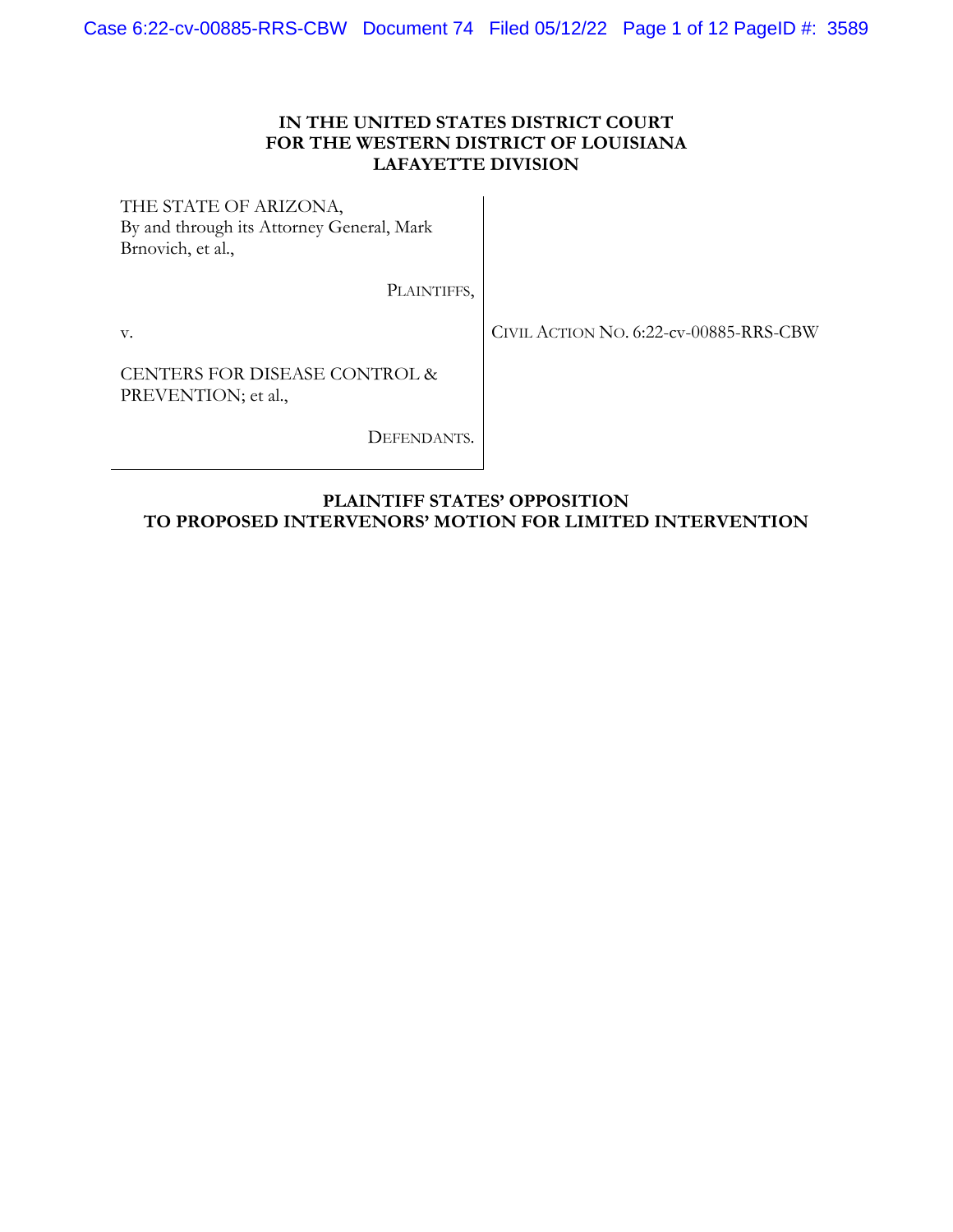Proposed Intervenors—two aliens in Mexico, Kevin De Leon and Alicia Raymundo, and an organization that helps aliens through the asylum process, Innovation Law Lab—seek to intervene for the limited purpose of arguing that the Plaintiff States are not entitled to nationwide relief. The problem: The Proposed Intervenors' argument is squarely foreclosed by binding Fifth Circuit precedent. As the Fifth Circuit has held multiple times, and as district courts in the circuit have acknowledged, where, as here, the suit is a challenge to immigration policies, the requirement that immigration policy be uniform and the need to ensure effective relief justify—indeed, call for nationwide relief. Thus, Proposed Intervenors' arguments fail, and their request for intervention should be denied as futile.

Furthermore, Mr. De Leon and Ms. Raymundo are not entitled to intervene because the only interest they cite to justify intervention is the right to seek asylum at the California-Mexico border. But that is not a legally protected interest. Thus, it cannot justify permitting their intervention. Further, Innovation Law Lab is an improper candidate for intervention to *oppose* a nationwide injunction in an immigration-related case, because it previously sought and successfully *obtained* a nationwide injunction in an immigration-related case. No proposed intervenor is a proper candidate for intervention.

### **ARGUMENT**

# **I. NATIONWIDE RELIEF IS APPROPRIATE AND REQUIRED BY PRECEDENT**

The Proposed Intervenors spend much time in arguing the merits of the *raison d'être* of their intervention: that "any injunctive relief should run only in the Plaintiff States." ECF 57-2 at 25. Their argument overlooks the critical point that "Fifth Circuit precedent dictates that, in immigration related cases, proper relief includes nationwide injunctions." *Texas v. Biden*, 554 F. Supp. 3d 818, 857 (N.D. Tex. 2021). Thus, the Proposed Intervenors' discussion of "splits in lower courts and across regions,"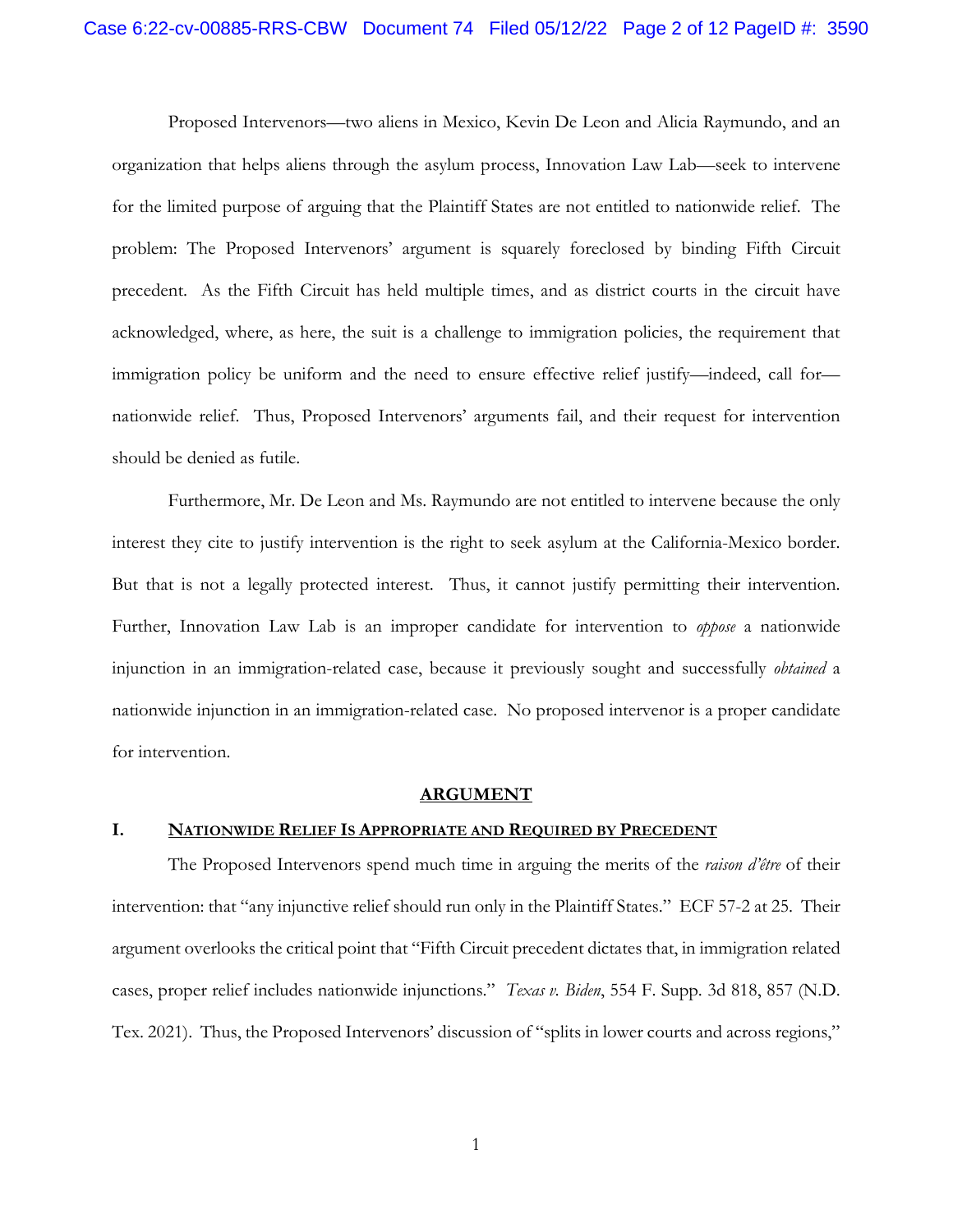ECF 57-2, at 23, is irrelevant. "[T]he Fifth Circuit's precedent in this area is applicable and controlling." *Texas v. United States*, 524 F. Supp. 3d 598, 667 (S.D. Tex. 2021).

And those cases require nationwide relief based on a rationale that is simple and compelling. Contrary to Proposed Intervenors' argument, *see* ECF 57-2, at 23–25, nationwide relief is necessary to ensure uniformity and complete relief, *see* ECF 13-1, at 41. An injunction limited to just the Plaintiff States "would detract from the integrated scheme of regulation created by Congress, and there is a substantial likelihood that a geographically-limited injunction would be ineffective because [immigrants] would be free to move among states." *Texas v. United States*, 809 F.3d 134, 188 (5th Cir. 2015) (quotations, footnotes, and alterations omitted). That is, "[a] geographically limited injunction would be improper because federal *immigration* law must be uniform" and because such an injunction "would likely 'be ineffective because aliens would be free to move among states." *Texas v. Biden*, 554 F. Supp. 3d at 857 (quoting *Texas v. United States*, 809 F.3d at 188).

This case is the paradigmatic example of both those concerns. There are twenty-four Plaintiff States—almost half the union, including Arizona and Texas, which encompass most of the southern border—and so partial relief would certainly result in a patchwork immigration system. Moreover, it would be a patchwork system that makes no sense and undermines any relief. Arizona, for example, is sandwiched between two states—California and New Mexico—that are not parties to this litigation, and Texas has a substantial border with non-party New Mexico. Failing to control the border in those States will have predictable spillover effects on Arizona and Texas. These spillover effects will directly affect all other States as well. Indeed, the States' declarations on standing and irreparable harm attest to the mobility of aliens once they enter the United States, and the direct spillover effects of such immigration on States (such as Louisiana and Missouri) that do not directly border Mexico. *See, e.g.,* ECF 11-5, at 3 (Romero Decl. ¶ 4) (describing illegal immigrants trafficking drugs through Louisiana); *id.*  $\parallel$  5 (predicting that Title 42 termination will cause an "increase in the number of migrants who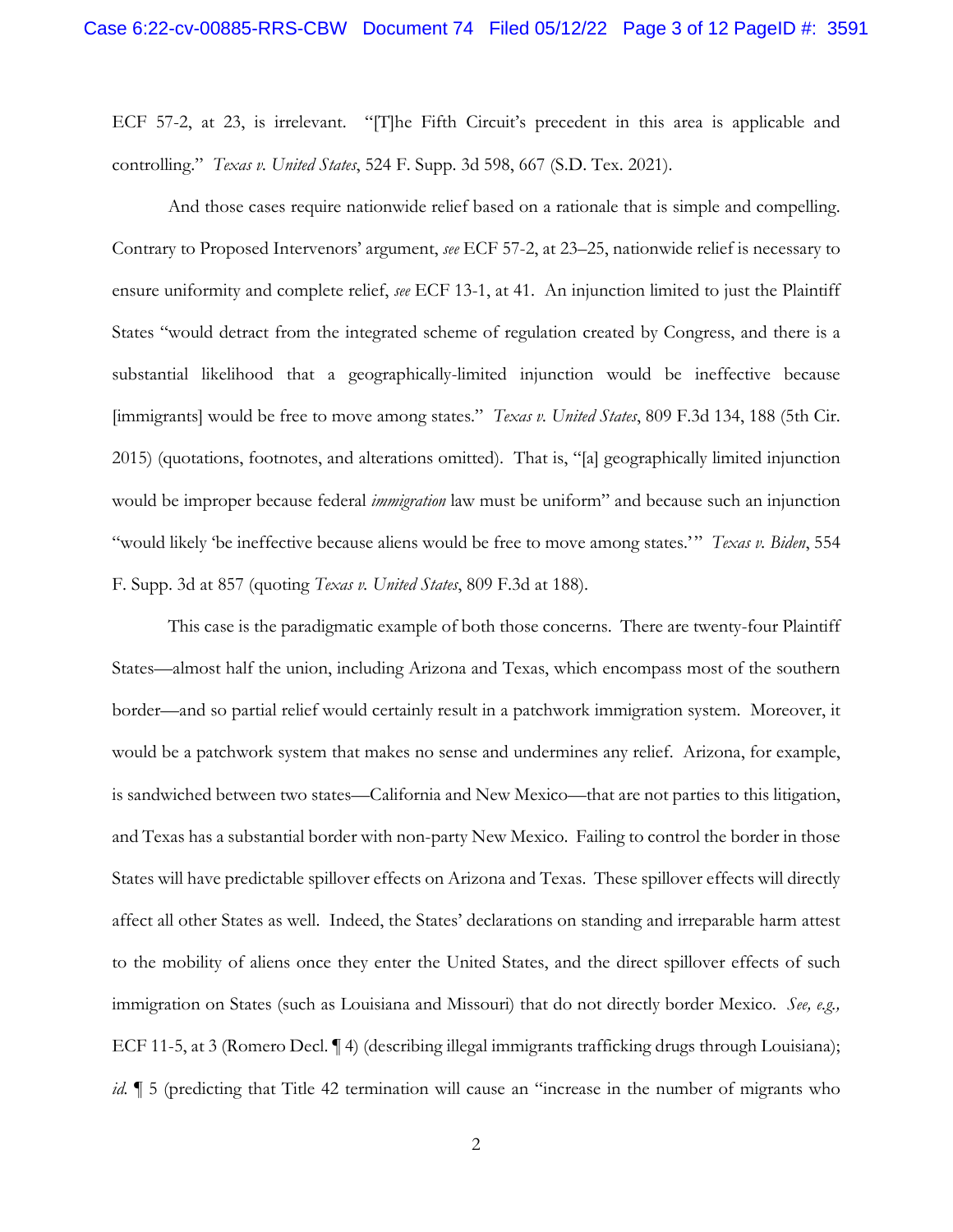attempt to illegally cross the border into the United States and, in turn, into Louisiana"); ECF 11-6, at 5 (Green Decl. ¶ 10) ("Statistically, for every 1,000 aliens who remain unlawfully in the United States, 56 end up residing in Missouri."); *id.* at 4-5 (describing healthcare, education, and drivers' license costs imposed by illegal immigrants moving to Missouri).

Further, the States' evidence establishes the mobility of illegal immigrants who are victims of human trafficking across the southern border—a scourge which is particularly harmful to the victims themselves, and imposes long-term financial burdens on the States that provide lifelong social services to the deeply wounded victims. The Phillips Declaration spells out this nationwide mobility and these spillover effects in detail. *See, e.g.,* ECF 11-7, at 5-6, ¶ 12 ("Many of these women [trafficked across the southern border] are under the control of Asian organized crime groups and are being sex trafficked in illicit massage parlors across the United States."); *id.* at 6, ¶ 13 ("Foreign national victims of human trafficking are found in both labor and sex trafficking across the United States."); *id.* ¶ 15 ("Unskilled labor pools are common places to find labor trafficking victims in states all across the U.S."); *id.* at 6-7,  $\P$  15 (describing labor-trafficking victims trafficked across the southern border to Ohio, Michigan, Florida, and North Carolina); *id.* at 7, ¶ 16 (describing commercial sex trafficking of minor immigrants in "residential brothels and camps that extend from San Diego all the way up to Canada where undocumented immigrant young girls and women are sold for sex," including "grotesque and unimaginable" abuse, such as an incident where "the physician counted 35 men raping a girl for money during a single hour"); *id.* ¶ 16 (providing a map that identifies human-trafficking spillover effects in every State in the United States); *id.* at 8-13, ¶¶ 19-36 (providing detailed examples of spillover effects of cross-border human trafficking of victims into Missouri, in particular).

As the Phillips Declaration summarizes: "Immigration policies as they relate to the management of the southern border of the United States are a contributing factor to overall rates of human trafficking in the United States. … [C]ross border human trafficking activity has implications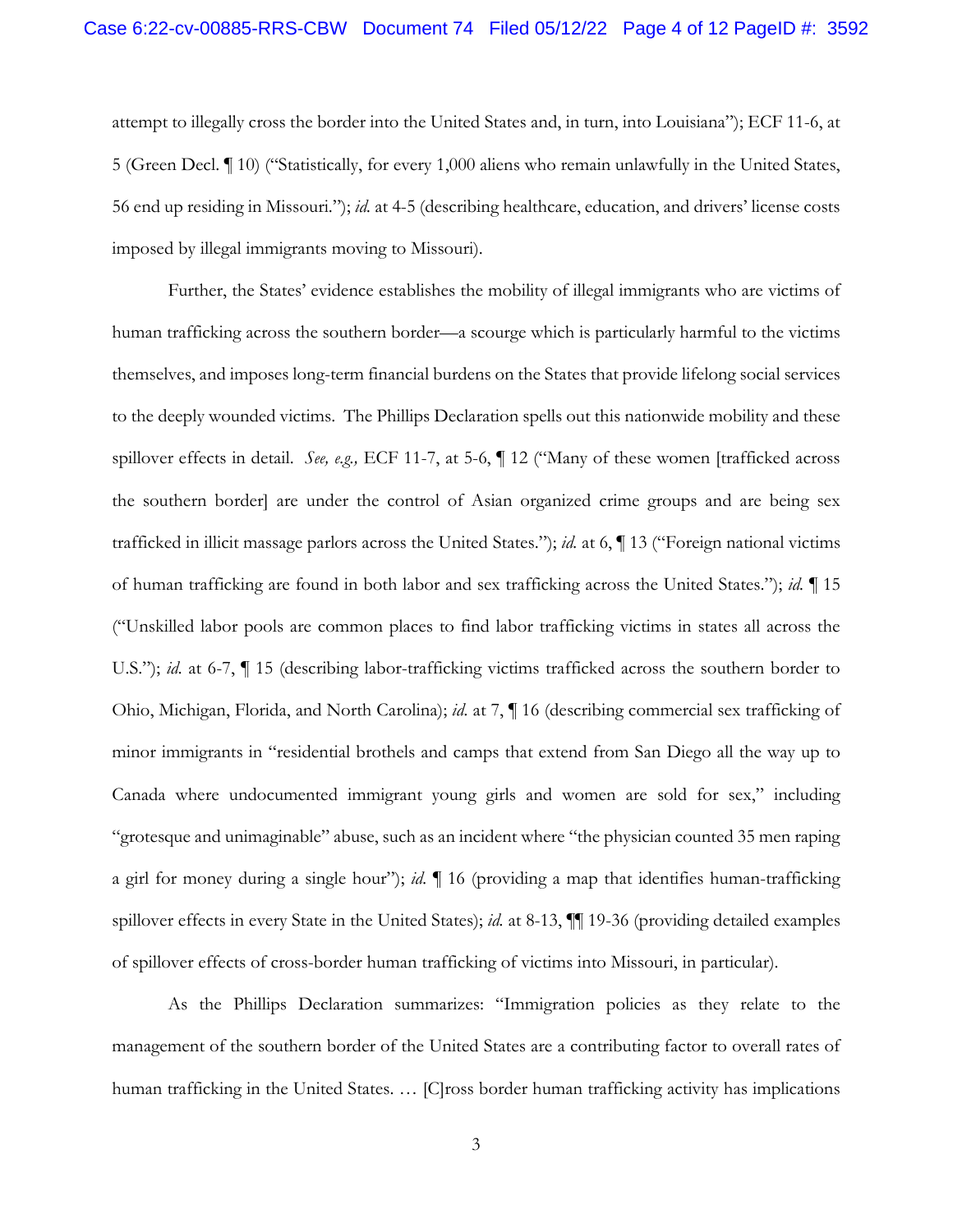for the overall prevalence of human trafficking in all fifty states, not just the states along the U.S.- Mexico border." *Id.* at 8,  $\P$  18. "[A] significant increase in the levels of illegal immigration across the southern border, as is expected from the termination of the Title 42 policy, will lead to an increase in human trafficking across the southern border, which will injure the trafficking victims and impose financial costs on States, including Missouri" and other non-border States. *Id.* at 13, ¶ 37.

Thus, the mobility of illegal aliens once they enter the United States is abundantly supported both by the States' specific evidence and by common sense. That fact plainly justifies nationwide relief here—both as an equitable matter and under the APA. *See Texas v. United States*, 524 F. Supp. 3d at 667 ("As an initial matter, the foregoing analysis demonstrates that a nationwide injunction in this APA case is warranted."). Indeed, as one of the Proposed Intervenors, Innovation Law Labs, has successfully argued, "[B]ecause Plaintiffs are likely to prevail on an APA challenge, *relief is necessarily programmatic*. 'In this context, "[w]hen a reviewing court determines that agency regulations are unlawful, the ordinary result is that the rules are vacated—not that their application to the individual petitioners is proscribed."" Appellees' Answering Br., at 56, *Innovation Law Lab v. Wolf*, 951 F.3d 1073 (9th Cir. 2020) (No. 19-15716) (emphasis added) (quoting *Regents of Univ. of Cal. v. DHS*, 908 F.3d 476, 511 (9th Cir. 2018) (quoting another source)), *rev'd in part, vacated in part*, 140 S. Ct. 1891 (2021)). Thus, as the Ninth Circuit said in that same case, agreeing with Innovation Law Lab, "[t]here is a presumption (often unstated) in APA cases that the offending agency action should be set aside in its entirety rather than only in limited geographical areas." *Wolf*, 951 F.3d at 1094, *vacated as moot*, *Mayorkas v. Innovation Law Lab*, [1](#page-4-0)41 S. Ct. 2842 (2021).<sup>1</sup>

<span id="page-4-0"></span><sup>&</sup>lt;sup>1</sup> Proposed Intervenors argue that "organizations or associations with members living throughout the country" are different and "can serve as an analog to Rule 23's representativeness requirement." *See* ECF 57-2, at 18 n.2. This underdeveloped thesis—which does not appear to be supported by the cited cases, since neither case cites Rule 23—does not justify ignoring Fifth Circuit precedent and traditional APA remedies.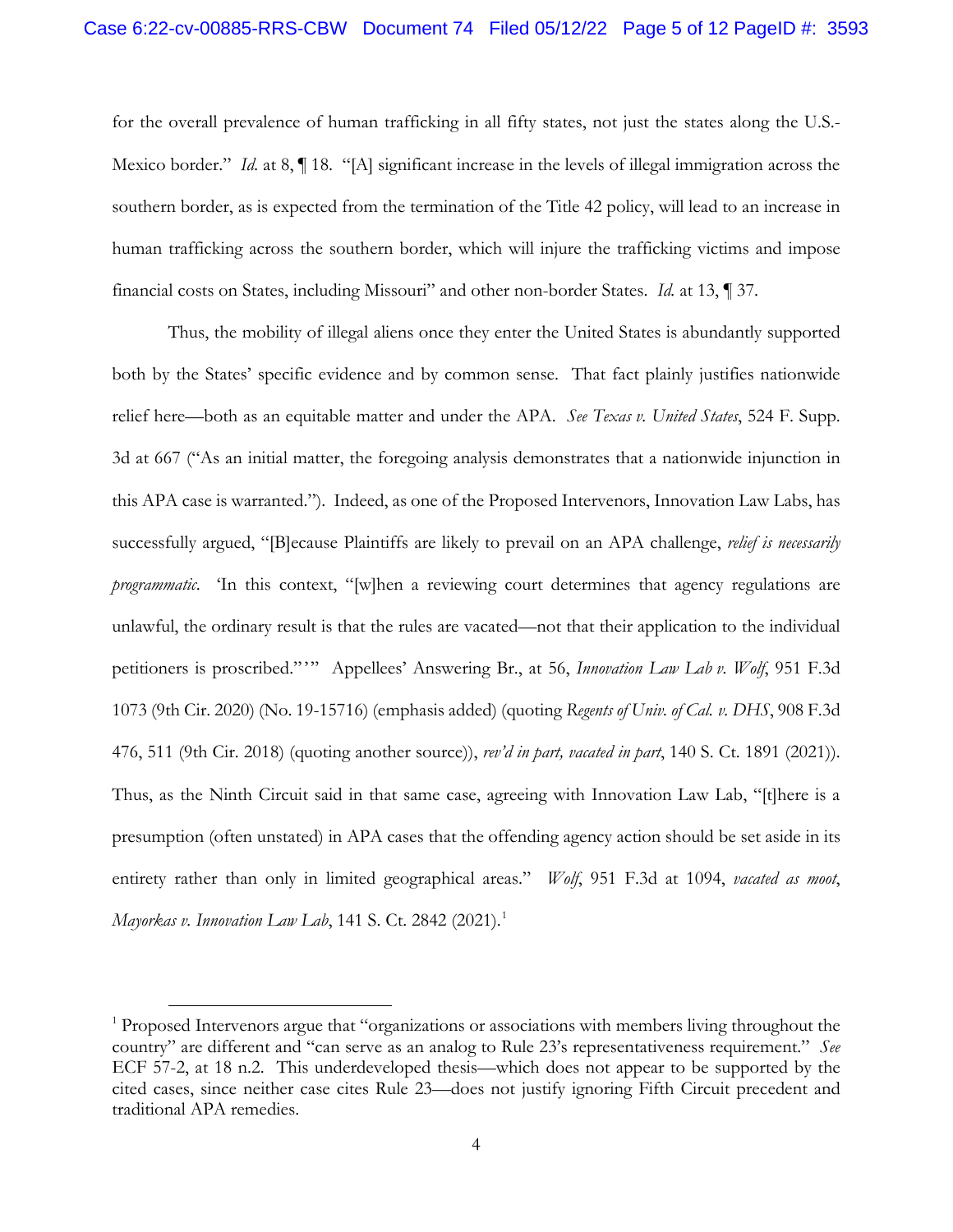Underscoring that fact is the federal government's non-opposition to such relief here. "Federal law makes a single sovereign responsible for maintaining a comprehensive and unified system to keep track of aliens within the Nation's borders." *Arizona v. United States*, 567 U.S. 387, 401–02 (2012). So the federal government's failure to oppose nationwide relief here should be taken as its view that any relief this Court issues not be piecemeal.

The Proposed Intervenors' argument does not really contend that the Plaintiff States are wrong as a matter of law. Instead, Proposed Intervenors appear to claim that the Plaintiff States failed to provide specific enough evidence showing that failing to secure the border will harm them by increasing costs for law enforcement and social services, "much less how they will result from migrants who first enter California or New Mexico as a result of the Termination Order and only later enter Plaintiff states." See ECF 57-[2](#page-5-0), at 19–22.<sup>2</sup> This argument ignores the detailed evidence of predictable harms to both border and non-border States, discussed above. In any event, the Proposed Intervenors do not—and cannot—dispute that the Termination Order *will* cause an increased illegal immigration to the United States, as the Plaintiff States pointed out. *See* ECF 13-1, at 11–12. Thus, their argument again fails to grapple with binding Fifth Circuit precedent, which holds that where, as here, there is a lawsuit involving "large-scale policy that's amendable to challenge using large-scale statistics and figures, rather than highly specific individualized documents," the "big-picture evidence" the States provide is more than sufficient. *Texas v. Biden*, 20 F.4th 928, 971 (5th Cir. 2021). Proposed Intervenors' argument is also at variance with the logic that illegal migrants in one part of the country are "free to move among the states," *Texas v. United States*, 809 F.3d at 188, and so an increase in the flow of illegal immigration across one State's border will have spillover effects in other States. *See also* 

<span id="page-5-0"></span> <sup>2</sup> To the extent the Proposed Intervenors attempt to challenge the Plaintiffs' States standing, *see* ECF 57-2, at 20–21, that goes beyond the scope of their putative intervention and the Court should ignore those arguments. In any event, the States have standing for all of the reasons explained in their preliminary injunction briefs.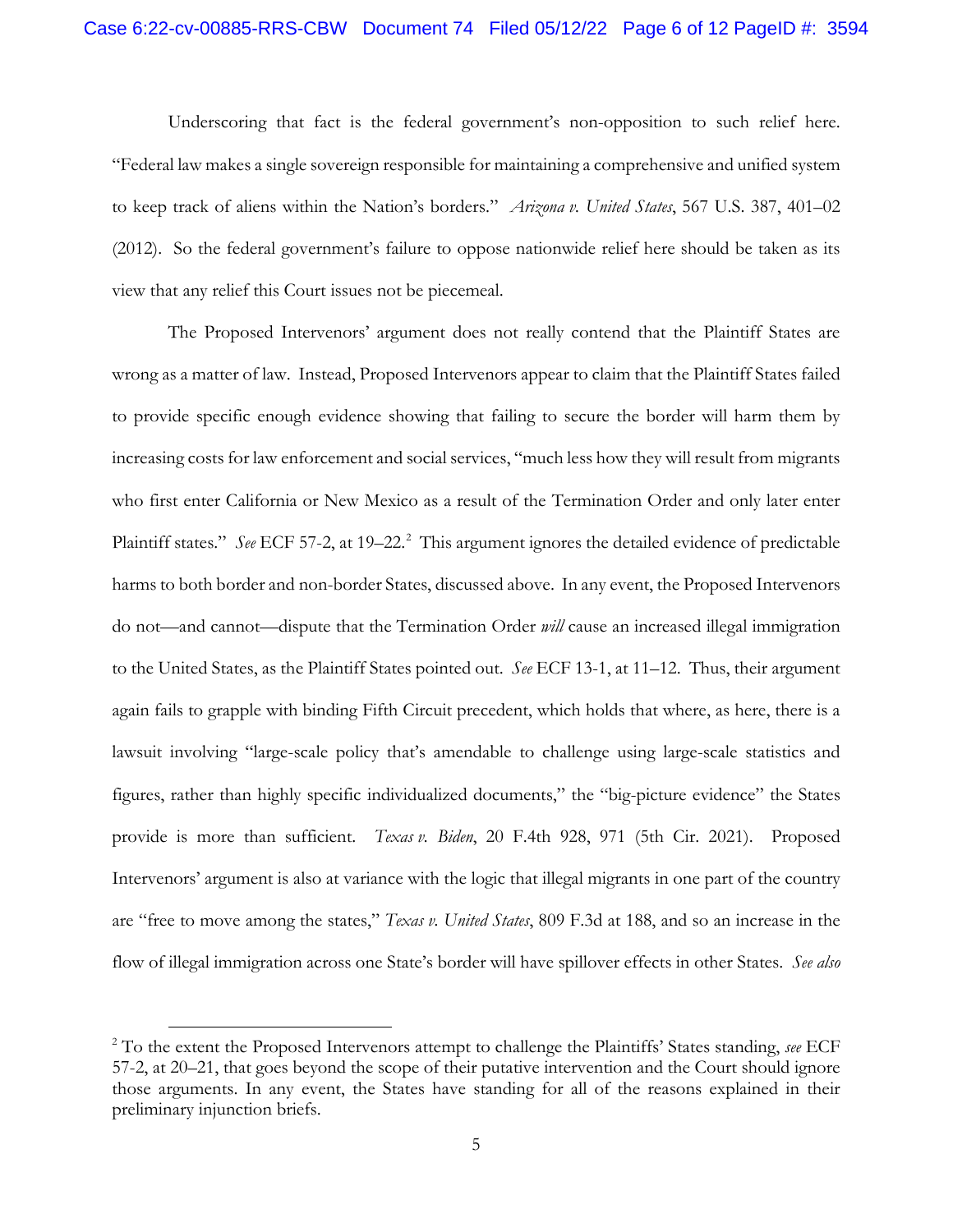*Dep't of Commerce v. New York*, 139 S. Ct. 2551, 2566 (2019) (permitting a showing of traceability based "on the predictable effect of Government action on the decisions of third parties").

Finally, Proposed Intervenors appeal to the interests of other States in "expanding their tax bases and labor forces by welcoming paroled noncitizens, or their interest in vindicating their residents' desire to be reunited with noncitizen family members who would otherwise be subject to Title 42." ECF 52-7, at 22–23. Setting aside the fact that this argument essentially justifies an odious policy that incentives human trafficking in the name of increased economic output, *see* ECF 13-1, at 15–17, the Proposed Intervenors fail to show why *they* should be allowed to intervene to protect the interest of non-party *States*, such as the California and New Mexico. Proposed Intervenors plainly lack third-party standing to assert the rights of sovereign States who are not parties, given that there is no "close relationship" between Proposed Intervenors and those States, and there is no "hindrance" to those States' "ability to protect [their] own interests" (if any existed here). *Kowalski v. Tesmer*, 543 U.S. 125, 130 (2004). Given that the Proposed Intervenors spend much time arguing about the impropriety of that position, *see* ECF 52-7, at 17–18, the Court should give this argument no credence.

#### **II. INTERVENTION IS IMPROPER**

Circuit precedent forecloses the Proposed Intervenors' sole purpose for intervention here disputing the proposed scope of the injunction—and that alone justifies denying their motion. To put it simply, the Proposed Intervenors add nothing to this case; they instead raise arguments that run headlong into Fifth Circuit precedent without acknowledging that fact, and that the party with authority to raise (the United States) has forfeited. Thus, intervention would "hurt" the Plaintiff States by requiring responses to arguments foreclosed by precedent, and no "greater justice could be attained" by allowing the intervention because the Proposed Intervenors' arguments are non-starters. *Sierra Club v. Espy*, 18 F.3d 1202, 1205 (5th Cir. 1994). Denial is therefore proper. *See id.*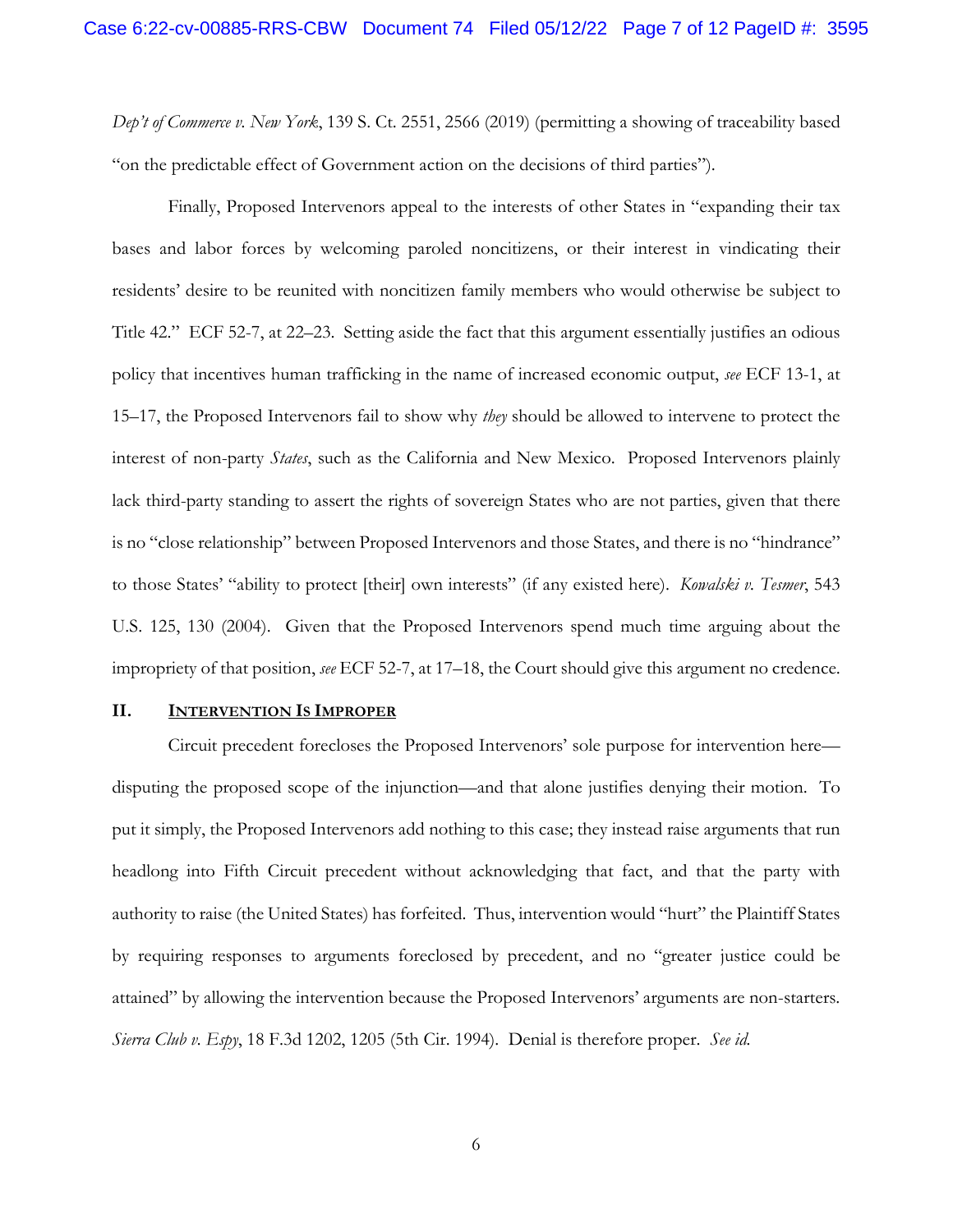# **III. EACH INDIVIDUAL PROPOSED INTERVENOR IS NOT ENTITLED TO INTERVENE.**

Finally, no proposed intervenor is proper for independently sufficient reasons that apply to each individual. As noted above, Innovation Law Lab has successfully advocated in another case for a position that is directly contrary to the position it seeks to advance here, and thus it is uniquely unsuited to intervene for that limited purpose here. "[W]here a party assumes a certain position in a legal proceeding, and succeeds in maintaining that position, he may not thereafter, simply because his interests have changed, assume a contrary position…." *New Hampshire v. Maine*, 532 U.S. 742, 749 (2001).

Furthermore, Mr. De Leon and Ms. Raymundo are not entitled to intervene in this case because they lack a legally cognizable interest. *First*, Mr. De Leon and Ms. Raymundo lack a protectable interest in the outcome of this litigation that would permit them to intervene as of right. "[A]n interest that is concrete, personalized, and legally protectable is sufficient to support intervention." *Texas v. United States*, 805 F.3d 653, 658 (5th Cir. 2015). Proposed Intervenors have no such interests. They say, for Mr. De Leon and Ms. Raymundo and their children, their intent "to seek asylum at the California-Mexico border" provides that interest. ECF 57-2, at 9. But the Proposed Intervenors never point to *any* authority that says they have an interest that "the law deems worthy of protection," *Texas v. United States*, 805 F.3d at 659, in seeking asylum in the United States generally, much less at a particular location on the border, *see Ghetani v. Barr*, 968 F.3d 393, 396 (5th Cir. 2020) ("Asylum is available to a 'refugee' at the discretion of the government.") (quoting 8 U.S.C.  $$1158(b)(1)$ .

Nor can they. "[A]n alien in [intervenors'] position has only those rights regarding admission that Congress has provided by statute." *DHS v. Thuraissigiam*, 140 S. Ct. 1959, 1983 (2020). Proposed Intervenors do not provide, and the Plaintiff States are not aware, of any right to apply for asylum at a particular point on the border. *See* 8 U.S.C. § 1158(a) (detailing who may apply for asylum). Thus,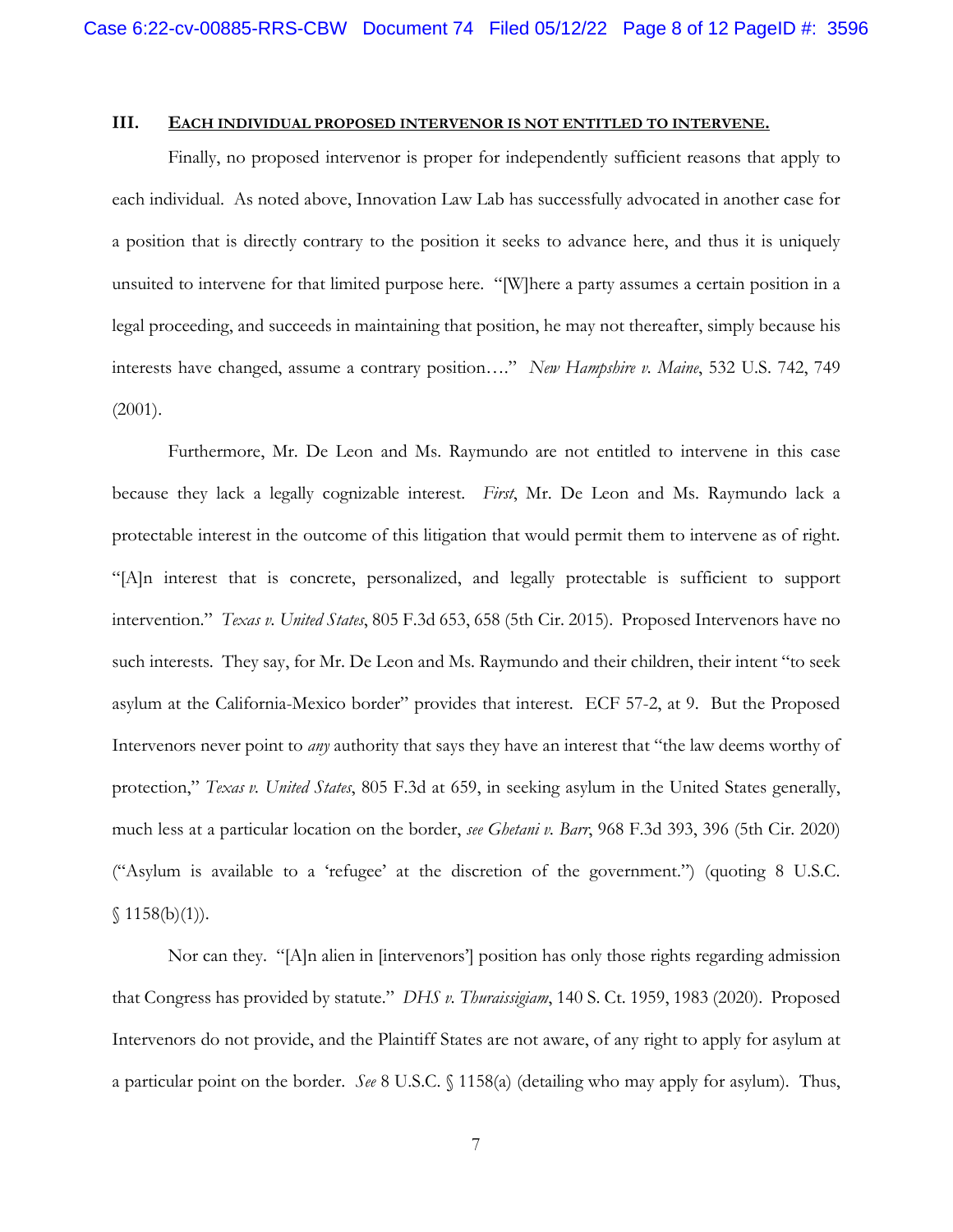### Case 6:22-cv-00885-RRS-CBW Document 74 Filed 05/12/22 Page 9 of 12 PageID #: 3597

this case lacks what was present in the cases Proposed Intervenors cite, *see* ECF 57-2—*i.e.*, an "interest alleged [that] is 'legally protectable.'" *Wal-Mart Stores, Inc. v. Tex. Alcoholic Beverage Comm'n*, 834 F.3d 562, 566 (5th Cir. 2016) (quoting *New Orleans Pub. Serv., Inc. v. United Gas Pipe Line Co.*, 732 F.2d 452, 464 (5th Cir. 1984) (en banc)).

*Second*, for those same reasons, Mr. De Leon and Ms. Raymundo lack an interest that would be impaired by any ruling in this case.

*Third*, because Mr. De Leon and Ms. Raymundo have no right to apply for asylum at any particular location along the border, they lack the necessary interest for permissive intervention. And, in any event, *see Stallworth v. Monsanto Co.*, 558 F.2d 257, 269 (5th Cir. 1977) (looking to the interest the putative intervenor has in the action), this Court should exercise its discretion in denying them permissive intervention. *See* FED. R. CIV. P. 24(b)(1).

# **CONCLUSION**

The States respectfully request that the Court deny the motion for limited intervention.

Dated: May 12, 2022 Respectfully submitted,

MARK BRNOVICH Attorney General BRUNN ("BEAU") W. ROYSDEN III\* Solicitor General DREW C. ENSIGN\* Deputy Solicitor General JAMES K. ROGERS\* Senior Litigation Counsel ANTHONY R. NAPOLITANO Assistant Attorney General OFFICE OF THE ARIZONA ATTORNEY GENERAL 2005 North Central Avenue Phoenix, AZ 85004 [beau.roysden@azag.gov](mailto:beau.roysden@azag.gov) [drew.ensign@azag.gov](mailto:drew.ensign@azag.gov) [james.rogers@azag.gov](mailto:james.rogers@azag.gov)

 By:*/s/ Joseph S. St. John*  ELIZABETH B. MURRILL (La #20685) Solicitor General J. SCOTT ST. JOHN (La #36682) Deputy Solicitor General LOUISIANA DEPARTMENT OF JUSTICE 1885 N. Third Street Baton Rouge, Louisiana 70804 Tel: (225) 326-6766 [murrille@ag.louisiana.gov](mailto:murrille@ag.louisiana.gov) [stjohnj@ag.louisiana.gov](mailto:stjohnj@ag.louisiana.gov)

*Counsel for Plaintiff State of Louisiana*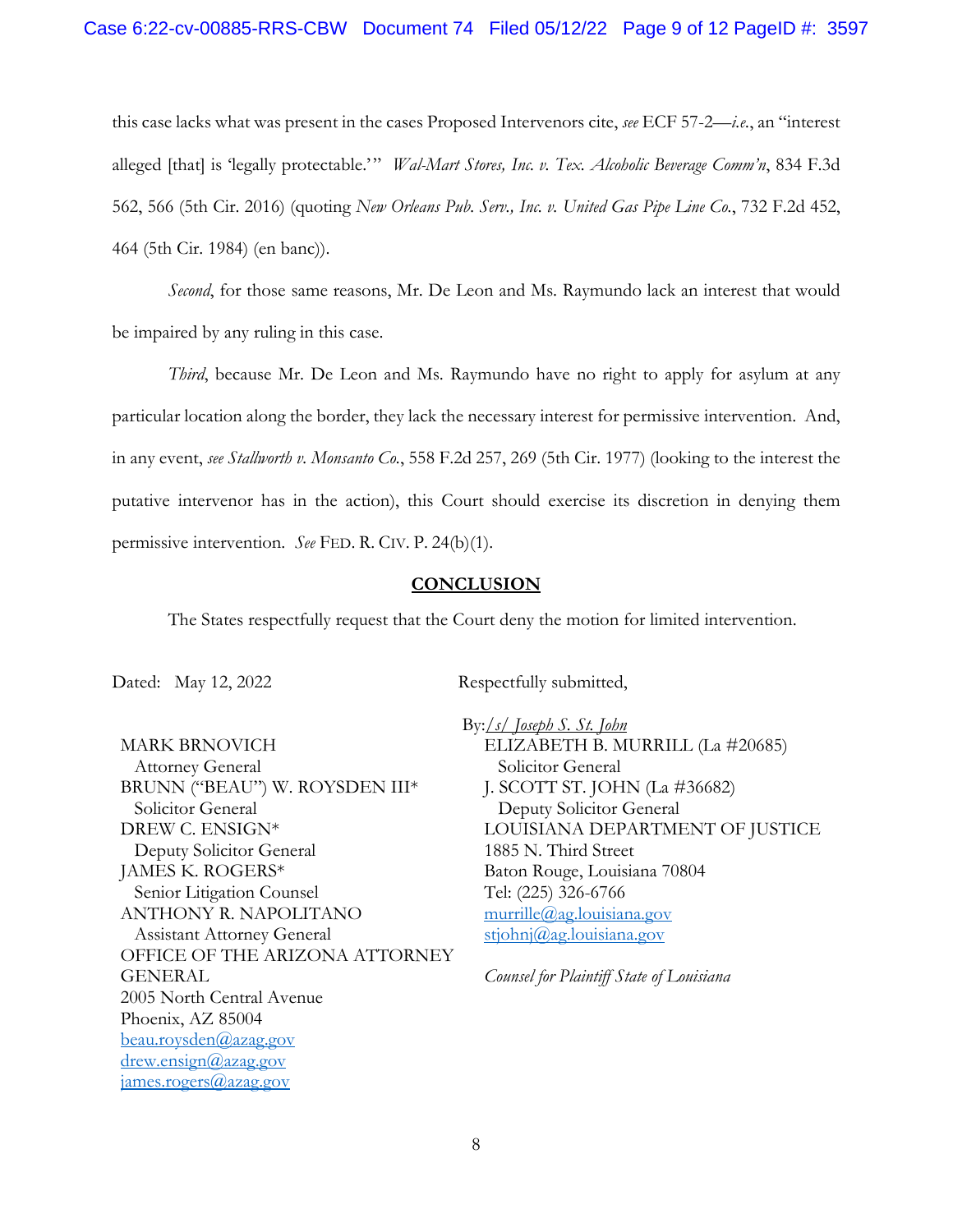*Counsel for Plaintiff State of Arizona*

STEVE MARSHALL Alabama Attorney General EDMUND G. LACOUR JR.\* Solicitor General Office of the Attorney General State of Alabama 501 Washington Avenue P.O. Box 300152 Montgomery, Alabama 36130-0152 Telephone: (334) 242-7300 [Edmund.LaCour@AlabamaAG.gov](mailto:Edmund.LaCour@AlabamaAG.gov) 

### *Counsel for Plaintiff State of Alabama*

LESLIE RUTLEDGE Arkansas Attorney General NICHOLAS J. BRONNI\* Solicitor General DYLAN L. JACOBS\* Deputy Solicitor General OFFICE OF THE ARKANSAS ATTORNEY GENERAL 323 Center Street, Suite 200 Little Rock, Arkansas 72201 (501) 682-2007 Nicholas.Bronni@arkansasag.gov [Dylan.Jacobs@arkansasag.gov](mailto:Dylan.Jacobs@arkansasag.gov)

*Counsel for Plaintiff State of Arkansas*

CHRISTOPHER M. CARR Attorney General of Georgia STEPHEN J. PETRANY\* Solicitor General OFFICE OF THE GEORGIA ATTORNEY GENERAL 40 Capitol Square, SW Atlanta, Georgia 30334 (404) 458-3408 [spetrany@law.ga.gov](mailto:spetrany@law.ga.gov) 

*Counsel for Plaintiff State of Georgia*

ERIC S. SCHMITT Attorney General D. JOHN SAUER Solicitor General MICHAEL E. TALENT Deputy Solicitor General OFFICE OF THE MISSOURI ATTORNEY GENERAL Supreme Court Building P.O. Box 899 Jefferson City, MO 65102 Phone: (573) 751-3321 John.Sauer@ago.mo.gov

#### *Counsel for Plaintiff State of Missouri*

TREG R. TAYLOR Attorney General of Alaska CORI M. MILLS\* Deputy Attorney General of Alaska CHRISTOPHER A. ROBISON\* Assistant Attorney General Alaska Department of Law 1031 West 4th Avenue, Suite 200 Anchorage, AK 99501-1994 [chris.robison@alaska.gov](mailto:chris.robison@alaska.gov) 

#### *Counsel for Plaintiff State of Alaska*

ASHLEY MOODY Attorney General JAMES H. PERCIVAL\* Deputy Attorney General of Legal Policy OFFICE OF THE FLORIDA ATTORNEY GENERAL The Capitol, Pl-01 Tallahassee, Florida 32399-1050 Phone: (850) 414-3300 [james.percival@myfloridalegal.com](mailto:james.percival@myfloridalegal.com)

*Counsel for Plaintiff State of Florida*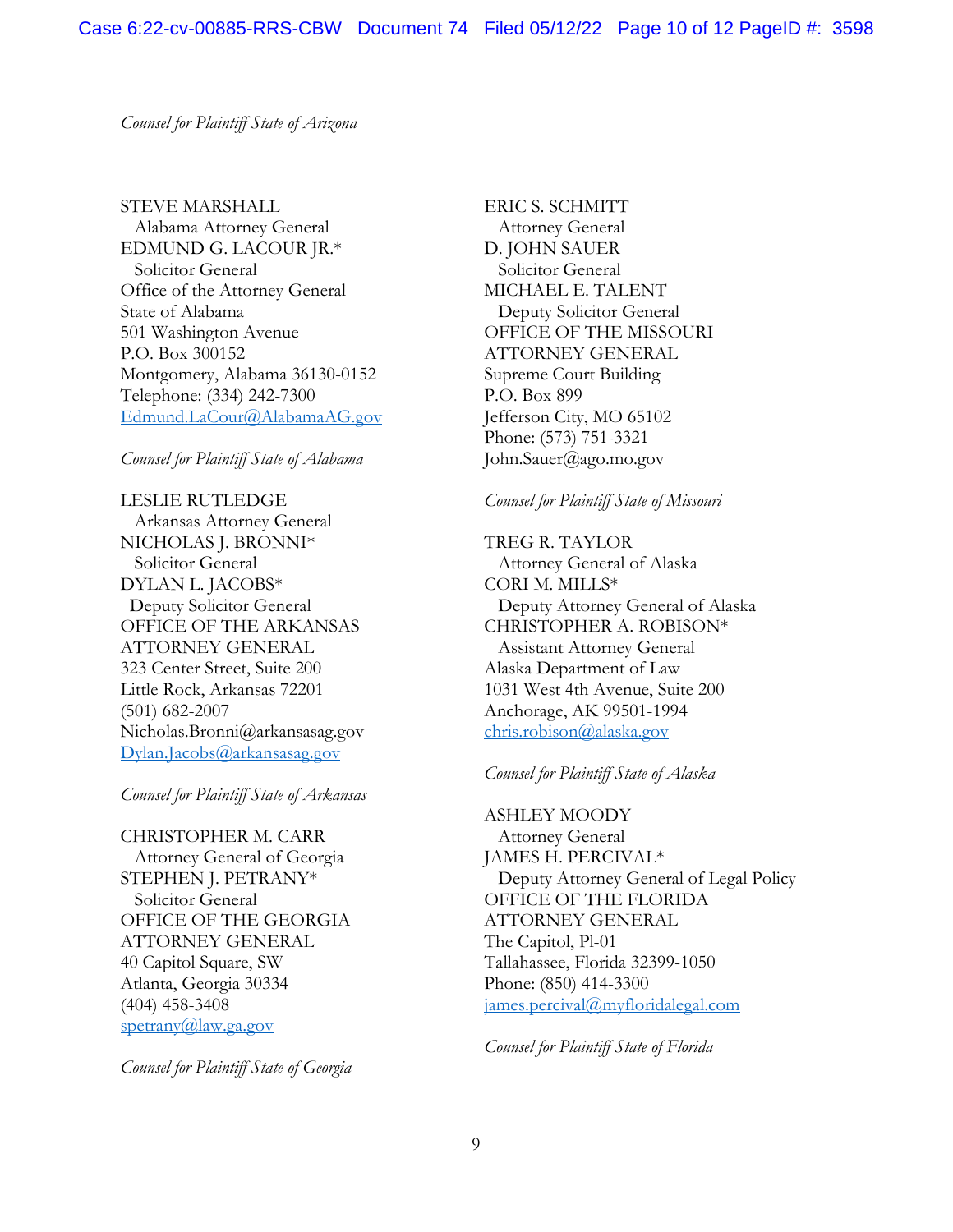DEREK SCHMIDT Attorney General DWIGHT R. CARSWELL\* Deputy Solicitor General Office of the Kansas Attorney General 120 SW 10th Ave., 3rd Floor Topeka, KS 66612-1597 [dwight.carswell@ag.ks.gov](mailto:dwight.carswell@ag.ks.gov) 

*Counsel for Plaintiff State of Kansas*

AUSTIN KNUDSEN Attorney General DAVID M.S. DEWHIRST\* Solicitor General MONTANA DEPARTMENT OF JUSTICE 215 N Sanders St Helena, MT 59601 P. (406) 444-2026 David.Dewhirst@mt.gov

*Counsel for Plaintiff State of Montana*

DOUGLAS J. PETERSON Attorney General JAMES A. CAMPBELL\* Solicitor General OFFICE OF THE NEBRASKA ATTORNEY GENERAL 2115 State Capitol Lincoln, Nebraska 68509 Tel: (402) 471-2682 [jim.campbell@nebraska.gov](mailto:jim.campbell@nebraska.gov) 

*Counsel for Plaintiff State of Nebraska*

JOHN M. O'CONNOR Attorney General of Oklahoma BRYAN CLEVELAND\* Deputy Solicitor General OKLAHOMA ATTORNEY GENERAL'S **OFFICE** 313 NE 21st Street Oklahoma City, OK 73105 Phone: (405) 521-3921

LAWRENCE G. WASDEN Attorney General, BRIAN KANE\* Chief Deputy Attorney General Office of the Idaho Attorney General 700 W. Jefferson Street, Ste. 210 P.O. Box 83720 Boise, ID 83720 Telephone: (208) 334-2400 Email: [Brian.Kane@ag.idaho.gov](mailto:Brian.Kane@ag.idaho.gov) 

*Counsel for Plaintiff State of Idaho*

DANIEL CAMERON Attorney General of Kentucky MARC MANLEY\* Associate Attorney General Kentucky Office of the Attorney General 700 Capital Avenue, Suite 118 Frankfort, Kentucky Tel: (502) 696-5478

*Counsel for Plaintiff Commonwealth of Kentucky*

LYNN FITCH Attorney General of Mississippi JUSTIN L. MATHENY\* Deputy Solicitor General OFFICE OF THE MISSISSIPPI ATTORNEY GENERAL P.O. Box 220 Jackson, MS 39205-0220 Tel: (601) 359-3680 justin.matheny@ago.ms.gov

# *Counsel for Plaintiff State of Mississippi*

DAVE YOST Ohio Attorney General BENJAMIN M. FLOWERS\* Solicitor General Office of the Ohio Attorney General 30 E. Broad St., 17th Fl. Columbus, OH 43215 [benjamin.flowers@ohioattorneygeneral.gov](mailto:benjamin.flowers@ohioattorneygeneral.gov)